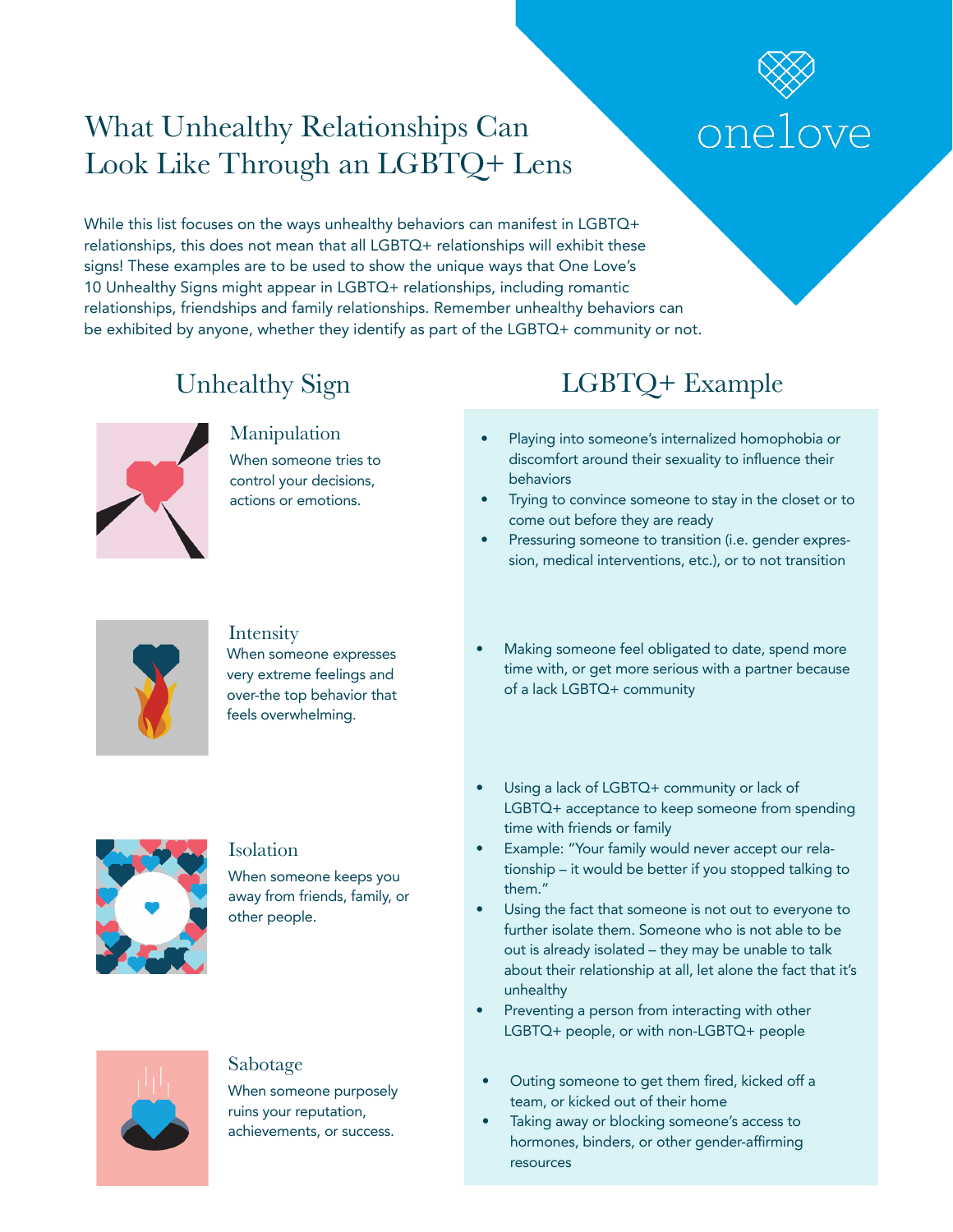

### Defecting Responsibility

When someone repeatedly makes excuses for their unhealthy behavior.



### **Guilting**

When someone makes you feel responsible for their actions or makes you feel like it's your job to keep them happy.



### Possessiveness

When someone is jealous to a point where they try to control who you spend time with and what you do.



### **Volatility**

When someone has a really strong, unpredictable reaction that makes you feel scared, confused or intimidated.



### Belittling

When someone does and says things to make you feel bad about yourself.



### Betrayal

When someone is disloyal or acts in an intentionally dishonest way.

# Unhealthy Sign LGBTQ+ Example

- Blaming problems on someone's LGBTQ+ identity or using a partner's identity or one's own identity as an excuse for behaving in unhealthy ways
- Example: "Of course I have to keep you at home, you're pansexual – if you go out, I know you'll cheat on me."
- "Our family is falling apart because you've decided to be gay."
- Making someone feel bad about their identity, their unsureness around their identity, their dating history (ex: biphobia), or how out they are to friends/family/etc.
- Using stereotypes or past partners to say who someone can or cannot hang out with or where they can or cannot spend time
- Example: "I don't want you spending time with her because you're into girls – you're probably into her."
- Example: "You can only hang out with straight people"
- Justifying erratic behavior around the lack of acceptance of LGBTQ+ identity
- Example: "I can't help yelling and throwing things sometimes – my life as a lesbian has been really hard."
- Using stereotypes or transphobic comments toward someone to make them feel small or worthless
- Making someone feel lesser because they identify outside of hetero-normative or cis-normative standards
- Body-shaming someone, especially surrounding their gender identity
- Outing someone without their consent
- Intentionally using incorrect pronouns and/or a person's deadname\* in private or public

\*Deadnaming is (intentionally or unintentionally) calling a trans or non-binary person by former name or birth name that they no longer use.

Learn more about healthy and unhealthy relationships at joinonelove.org.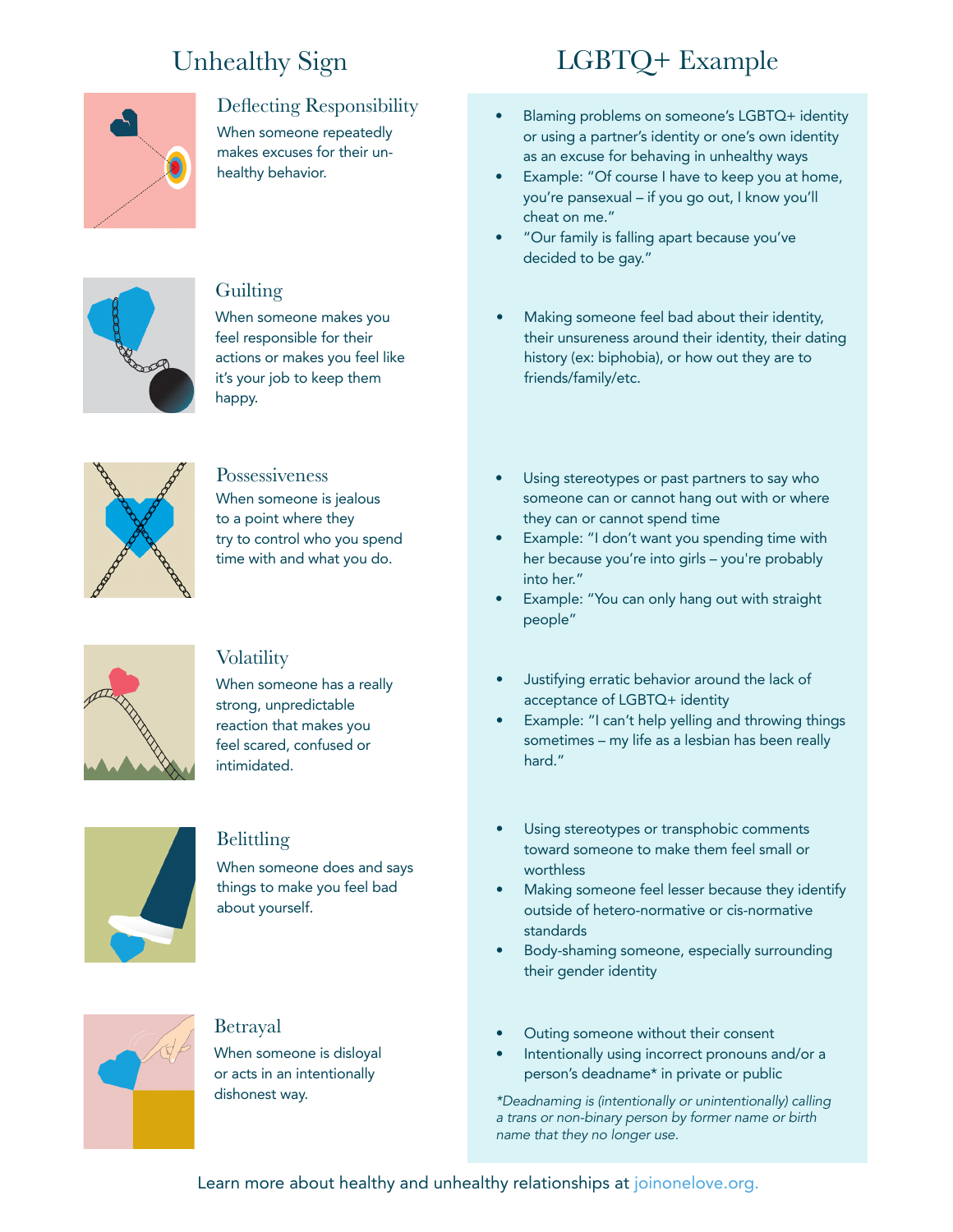

# What Healthy Relationships Can Look Like Through an LGBTQ+ Lens

These examples are to be used to show the unique ways that One Love's 10 Healthy Signs might appear in LGBTQ+ relationships.



### Comfortable Pace

The relationship moves at a speed that feels enjoyable for each person.



### **Trust**

Confidence that your partner won't do anything to hurt you or ruin the relationship.



### Respect

You value one another's beliefs and opinions, and love one another for who you are as a person.



### Fun

You enjoy spending time together and bring out the best in each other.

# Healthy Sign LGBTQ+ Example

- Asking for consent as a couple discovers their physical relationship
- NOTE: Gender queer/fuid people may have different levels of comfortability with different aspects of their physical relationship depending on how they feel on a particular day
- Feeling that one's partner is taking it slow and checking in often to make sure they're comfortable, especially when it is one partner's first LGBTQ+ relationship
- Respecting a person's timeline in their coming out process
- Feeling comfortable sharing one's private thoughts, feelings, etc. and not worrying that they are not going to be exposed
- Using correct gender pronouns and name
- Respecting a partner's wish to remain sober by not peer pressuring them (NOTE: Alcohol and substance abuse are higher in LGBTQ+ communities<sup>2</sup>)
- Avoiding fetishization and stereotypes of queer people of color (often abbreviated to QPOC)
- Working together to find safe and brave places where you and your partner can enjoy each other's company without fear of judgement
- Getting involved in LGBTQ+ communities together